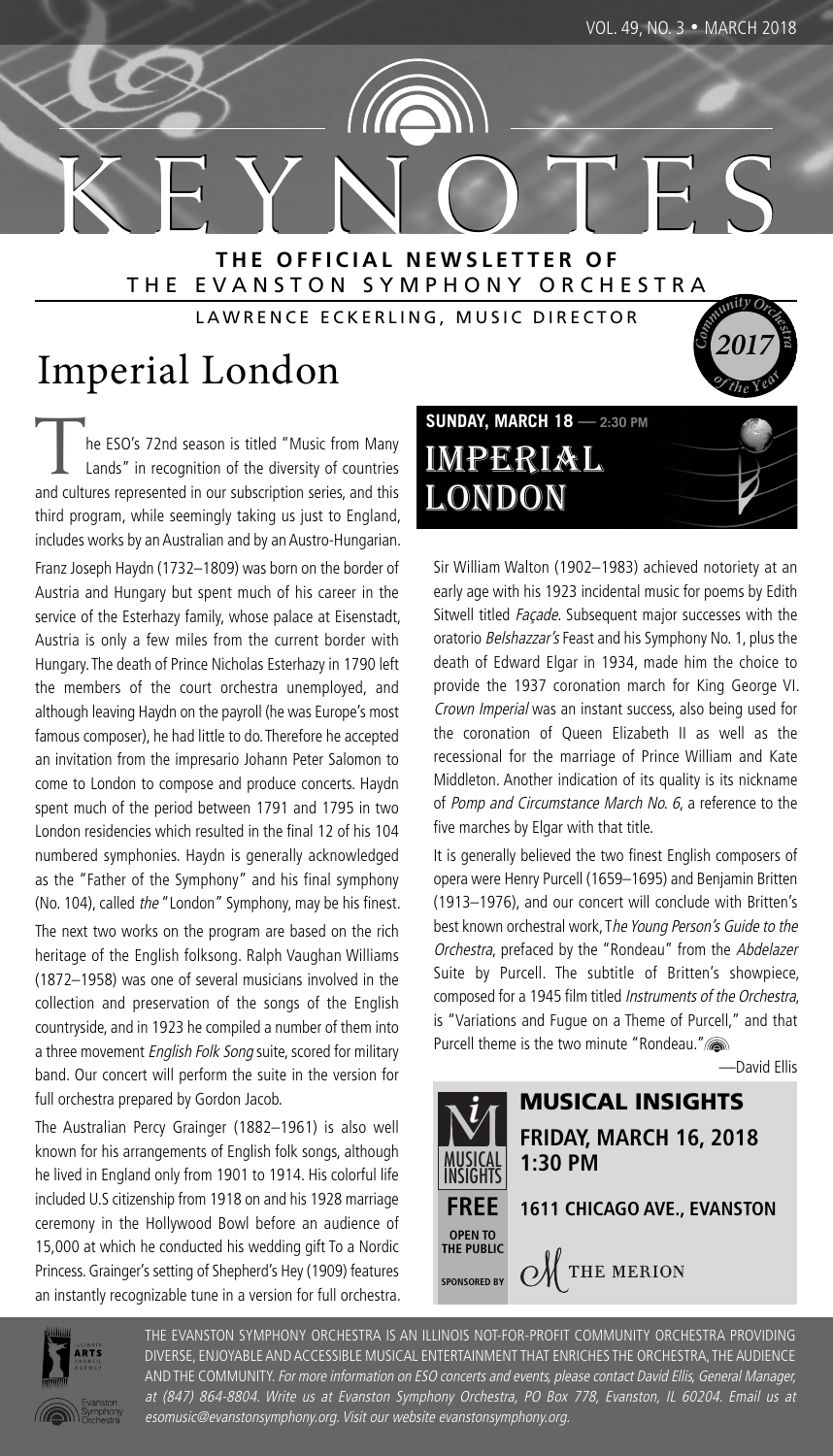## BEHIND THE SCENES



#### **The Truth in a Score, and Why it Matters**

I have previously written similar articles in this column on this subject. The reason I'm doing it again is because this topic is something that conductors deal with (or

SHOULD deal with) on a constant and consistent basis.

The topic is about

- **1.** What is actually in the score
- **2.** What was the composers' actual intent?

**3.** Does it even matter what the composer's actual intent was? And ultimately:

**4.** Is the work the composer's domain, or the performer's domain?

I, as the conductor, have to grapple with these questions in works on this upcoming concert, but in each of these pieces there are different circumstances which must be considered.

The first example is in Haydn's Symphony No. 104 "London." I chose to use the "urtext" edition, which by definition shows exactly what was in the composer's handwritten manuscript, rather than what earlier editors have published. The idea is that you can see unobscured what the composer actually wrote. Doing this was eye opening in two important ways. The first way was that we see certain markings that never found their way into the normal editions. (Such as certain dynamic markings, staccato markings, etc.). This is very helpful to a performer and a conductor. The second way was evidence that there were many markings that were not there (that in my view SHOULD have been there). There were numerous places where he stopped writing phrase markings where he should have continued with them. I can only surmise that these were things that he assumed any musician or copyist would figure out. And he might have been on a deadline to get things finished. Where are the editors when you need them?

The next example is in Walton's Crown Imperial March. It was originally commissioned for the coronation of King George VI at Westminster Abbey in 1937. It was supposed to be 8–9 minutes long. It clocked in at a little over 8 minutes. It became popular, and an arrangement was made for violin and piano. In that version, there was an optional cut of 65 measures. Walton himself said that he made it longer originally just so that it would comply with the terms of the commission, and the cut reduces the duration to 6 minutes. The composer himself recorded it in this cut version. (He also performed it slower than the indicated tempo, which was nearly impossible to play). In various other performances, he made further cuts (and in my view, he lost some great music in making these cuts).And thus the question is which version should we perform at the Evanston Symphony? And, is the last version that the composer created the "definitive" one? So the question concerning Haydn is, do we blindly follow what he wrote? While there are some that would say yes, my opinion is no, we use the "urtext" to get closer, to the best of our ability, to what he MEANT in the "urtext."

In the case of Walton, I ask, is the last version that the composer himself performed the one we should be performing? My answer here is "yes and no." I will definitely take the tempo that he himself used in his recordings, and not the tempo that is marked in his score. As to the cuts, I do use one of the sanctioned cuts, but not all of the cuts in the "final" version. I have to use my own judgement as to what is most gratifying to me as the performer, and what I think will be most gratifying to the listener.

As I have said in this column before, I think that music is an artform that is the dual responsibility of both the composer (the creator), and the performer (who must recreate, or interpret) the music that the composer put forth. It is through our filter as performers that the audience hears the music.

> —Lawrence Eckerling Music Director, Evanston Symphony Orchestra

#### **Congratulations to the Winners of the ESO Holiday Raffle!**



Barb Holland with Sheila Hennessey and her husband Mark McElhinney, winners of the Patrick Sharp autographed Hockey stick donated by NorthShore University HealthSystem. (Left)

Christopher Duquet of Christopher Duquet Fine Jewelry Design pictured with gift certificate winner, Barb Holland. (Right)

Thank you to both Christopher Duquet Fine Jewelry and NorthShore University HealthSystem for their donations.

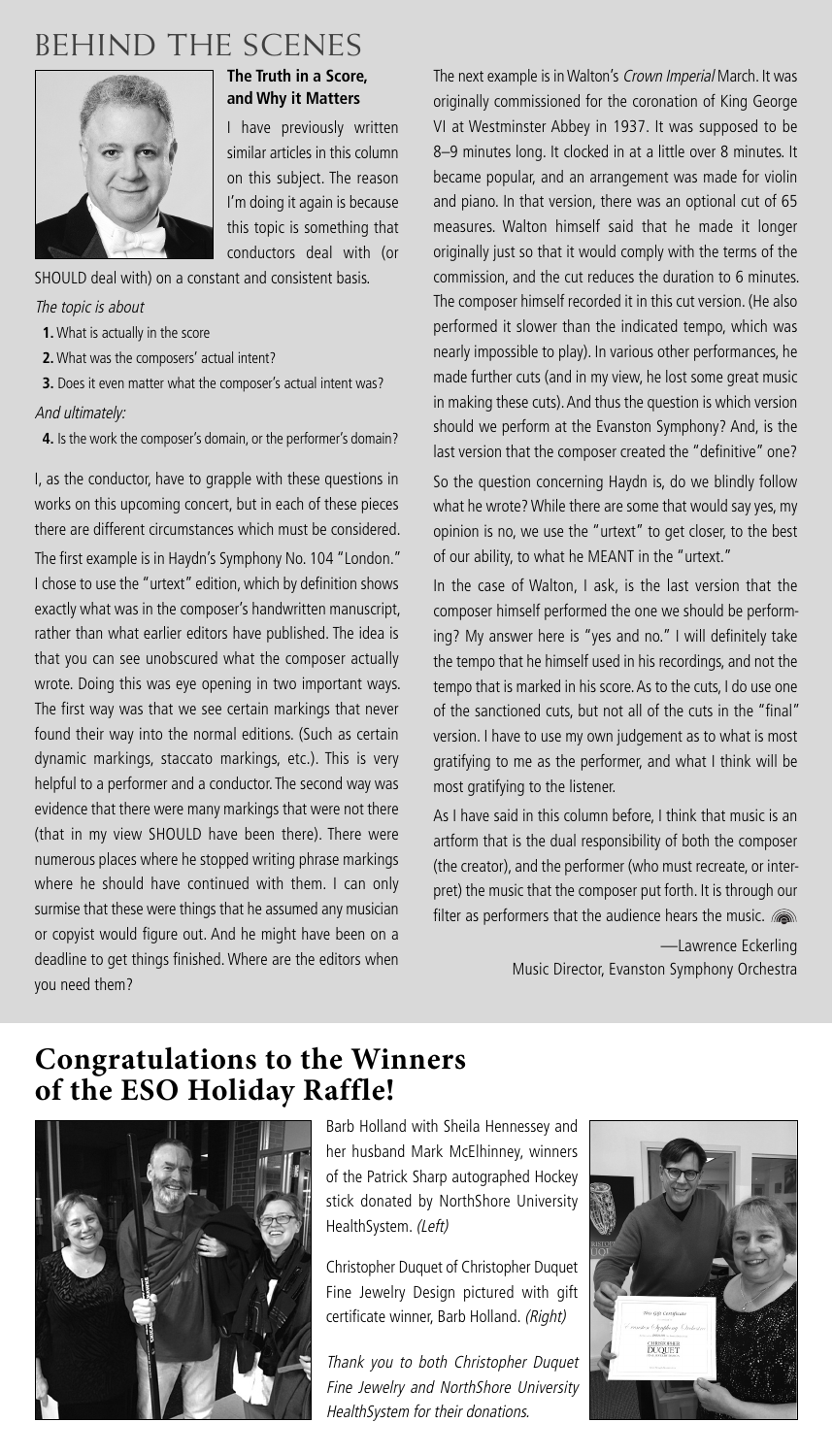#### **Meet the March Narrator, Henry Fogel**



Henry Fogel was appointed Dean of the Chicago College of Performing Arts at Roosevelt University beginning in July, 2009, a school at which he has taught a course in orchestral studies since 2002. From 2003– 2008 he was President and CEO of the League of American Orchestras, an organization that serves almost 1,000 symphony

orchestras, and from 1985–2003, Mr. Fogel was President of the Chicago Symphony Orchestra, leading the organization through a period of enormous change. In addition to maintaining its artistic supremacy, the Chicago Symphony during Mr. Fogel's term dramatically strengthened its community engagement and educational programs. From 1981–1985, Mr. Fogel was Executive Director of the National Symphony Orchestra ofWashington, D.C., and from 1978–1981 he was

Orchestra Manager of the New York Philharmonic. From 1963–1978, he was Program Director and Vice-President of WONO, a full-time classical music commercial radio station in Syracuse, New York.

He has received honorary doctorate degrees from Roosevelt University, Northwestern University, the Curtis Institute, and Columbia College in Chicago. In June, 2009, he received the highest honor in the symphony orchestra field, the League of American Orchestras' Gold Baton Award.

Mr. Fogel has also produced a number of internationally syndicated radio programs for Chicago's Fine Arts Station WFMT, including currently Collectors' Corner, which is derived from his extensive personal collection of over 25,000 classical recordings. Mr. Fogel lives in River Forest, Illinois with his wife Frances. They have two children, Karl and Holly, and five grandchildren. In addition to music, he also has a passion for cooking Chinese food, and he studied over three years with Virginia Lee, who wrote the New York Times Chinese Cookbook.

#### **Bring your Children or Grandchildren to our Young Persons' Concert**

Thursday, April 12th, 7:00–8:00pm at Evanston Township High School Auditorium. Free parking on Dodge Ave.

Don't miss out on this special extra concert. This one-hour concert is the ideal introductory orchestra concert for children 5–13 years. It will also be fun for parents and grandparents. Music Director Lawrence Eckerling will explore and explain the families of instruments that make up a symphony orchestra. And, as the highlight of the evening, Evanston



District 65 orchestra students will be playing side-by-side with the Evanston Symphony Orchestra musicians for the last piece on the program. Admission is free to this concert and all are welcome. Voluntary donations will be taken at the door to raise money for District 65's orchestra program to support scholarship instrument and repair. **s** The company of the company

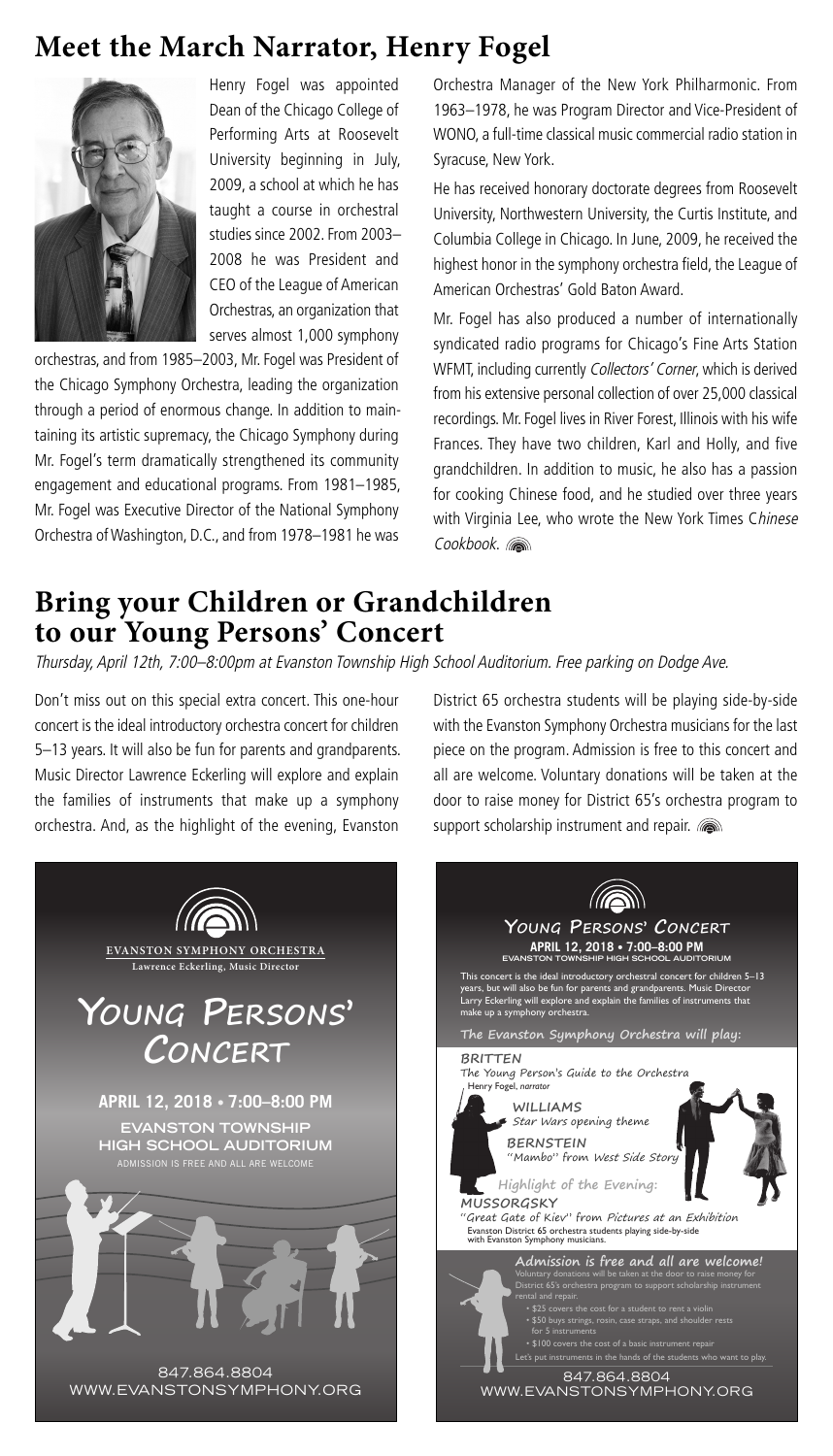### **ESO Partners with D65 Orchestra Program in Young Persons' Concert**

When students in District 65 enter the Band and Orchestra program, participation rates are high (~80%) with nearly all students participating regardless of socio-economic status or ethnicity. By high school, participation rates suffer a precipitous decline with the majority of students who remain engaged skewing towards those whose parents can afford private lessons.

> A small hole in a cello results in a \$382 repair bill — or 1/3 of the annual budget allocated to a D65 orchestra director to cover the needs of more than 250 students. The \$1200 given to teachers is typically exhausted by October.

> > Several studies — one of the most notable headed by Dr. Nina Kraus of Northwestern University – demonstrate the benefits of exposure to music from an early age — playing music activates all areas of the brain. Children who study music develop better fine motor skills, solve problems faster and more creatively in

both academic and social settings, and have higher levels of executive functioning, even exhibiting enhanced memory functions. Further, studies support that these benefits are unique to the study of music and are not seen in athletics or, even, other arts. This leads directly to the conclusion that providing equitable access and experiences in music education will improve outcomes for all students, including low income and minority students who are often not given an equitable opportunity.

The ESO is proud to be a part of the movement to address these challenges — making classical and orchestral music more accessible and ensuring that music is for all. On April 12th, the Evanston Symphony will perform a Young Persons' Concert alongside the District 65 Middle School Symphony students. This program aims to accomplish the following:

- Provide D65 middle school orchestra students with an opportunity to perform alongside members of the ESO.An opportunity typically reserved for high school students who have already "chosen" orchestra; rarely, if ever, is this something that is offered at the middle school level. This is an important step toward decreasing the attrition of low income and minority music students from middle school to high school. It will provide students with a taste of what they are capable of early on in their instrumental music experience.
- Provide Evanston area students and families with a free and accessible introduction to orchestral music — targeting 3rd grade students in particular as they begin their musical journey in 4th grade.
- Raise money to help source instruments rentals for students whose families cannot afford the cost of a rental, provide additional funds for instrument repairs, as well as offer scholarships to students who would like to pursue music beyond the classroom via private lessons.

We will be asking for donations at this concert. As Evanston continues discussions of how to close the achievement gap in our schools, music and music education need to play a prominent role. After all, performing music in an orchestra isn't for the elite, and it certainly isn't for the majority. Music is for all.

More information about this concert and how to donate to this cause is on our website at www.evanstonsymphony.org. **some** 

—Alexis Eyler